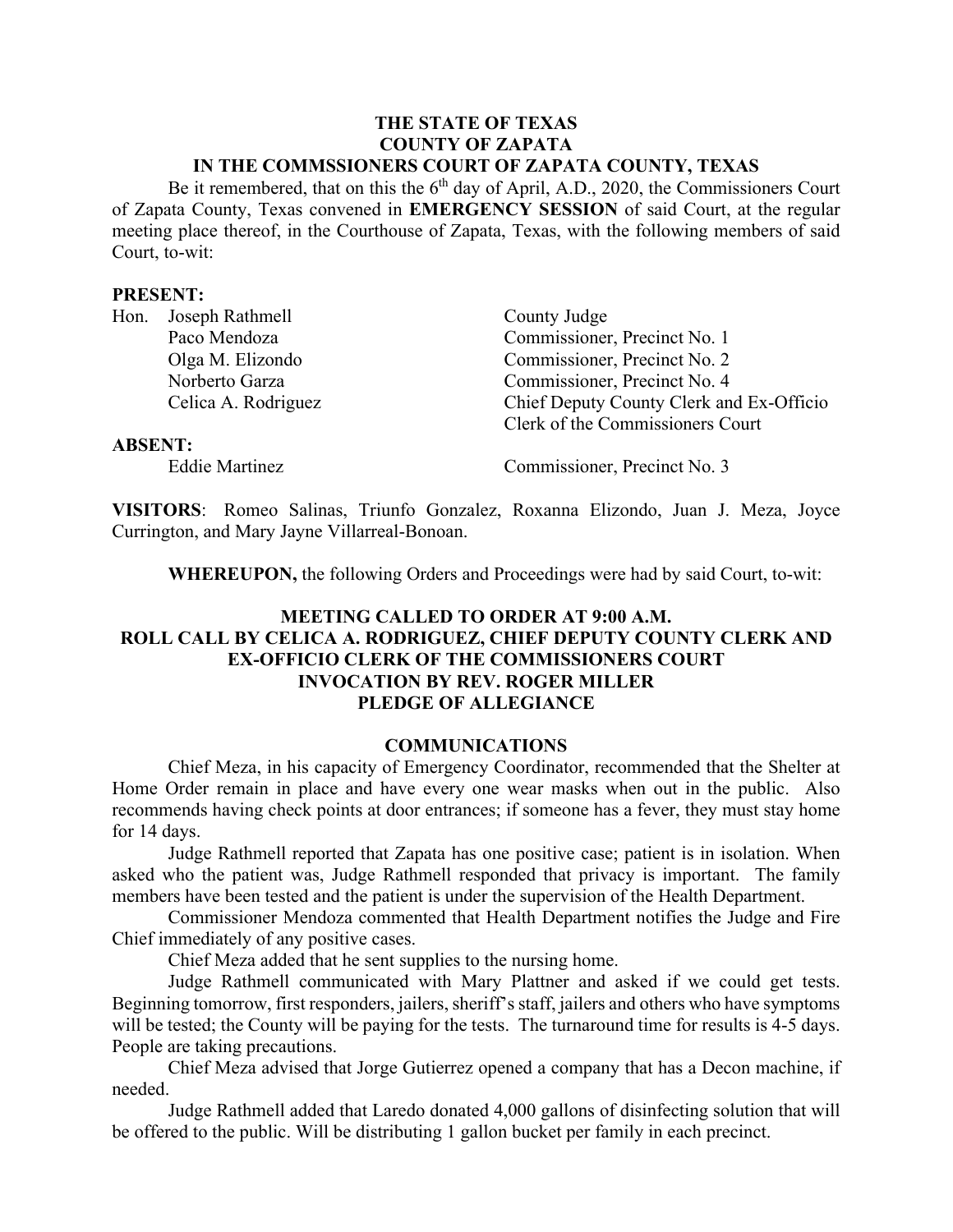Chief Raymundo Del Bosque and Captain Ramon Montes are taking all precautions necessary and are trying to keep stores compliant with social distancing. They hired part time employees to disinfect the facility.

Captain Montes added that they are disinfecting areas and taking the temperature of all employees. Chief Meza is doing the same.

Judge Rathmell will be getting thermometers for all offices.

# **ORDER APPROVING AMENDMENTS TO SHELTER AT HOME EMERGENCY ORDER IN RESPONSE TO COVID-19 PANDEMIC**

Motion was made by Commissioner Garza, seconded my Commissioner Mendoza, to approve amendments to the shelter at home emergency order in response to the COVID-19 pandemic; 30 patrons and employees at a time for Lowe's and Riverview and D & E Food Craft 10, this will be added to the order that is in place, as requested by Hon. Joe Rathmell, County Judge.

Judge Rathmell moves to close boat ramp to the public, motion was made by Commissioner Garza, seconded by Commissioner Mendoza, to approve to close boat ramp until April 30.

The above motion, being put to a vote, was approved by the affirmative vote of all members of the Court.

# **ORDER APPROVING MANDATORY COMMUNITY CURFEW FOR ALL ZAPATA COUNTY RESIDENTS**

Motion was made by Commissioner Garza, seconded by Commissioner Mendoza, to approve a mandatory community curfew for all Zapata County residents from 10 p.m. to 4 a.m. for adults and 10 p.m. to 6 a.m. for youth under age of 17, effective April 7, 2020, as requested by Hon. Joe Rathmell, County Judge.

The above motion, being put to a vote, was approved by the affirmative vote of all members of the Court.

# **ORDER APPROVING IMPLEMENTATION OF WEARING MASKS INSIDE BUILDINGS**

Motion was made by Commissioner Mendoza, seconded by Commissioner Garza, to approve implementation of wearing masks inside buildings.

The above motion, being put to a vote, was approved by the affirmative vote of all members of the Court.

### **COMMENTS**

Chief Meza reported that he purchased the Decon equipment, but needs chemicals. Jorge Gutierrez has provides a service to disinfect, they have foggers and misters that they apply themselves. The product lasts 5-7 days. The court would like to see pricing. The cost is 20 cents per square foot, the jail is 2300 square feet for a cost of \$4,600. An hourly rate would be better. They will get together with all offices and come back. They do not sell equipment. They can, however, sell chemicals, but they must be diluted. They will prepare a cost sheet to be presented at a later date.

#### **ADJOURN**

Motion to adjourn was made by Commissioner Garza, seconded by Commissioner Mendoza, and being put to a vote, was approved by the affirmative vote of all members of the Court.